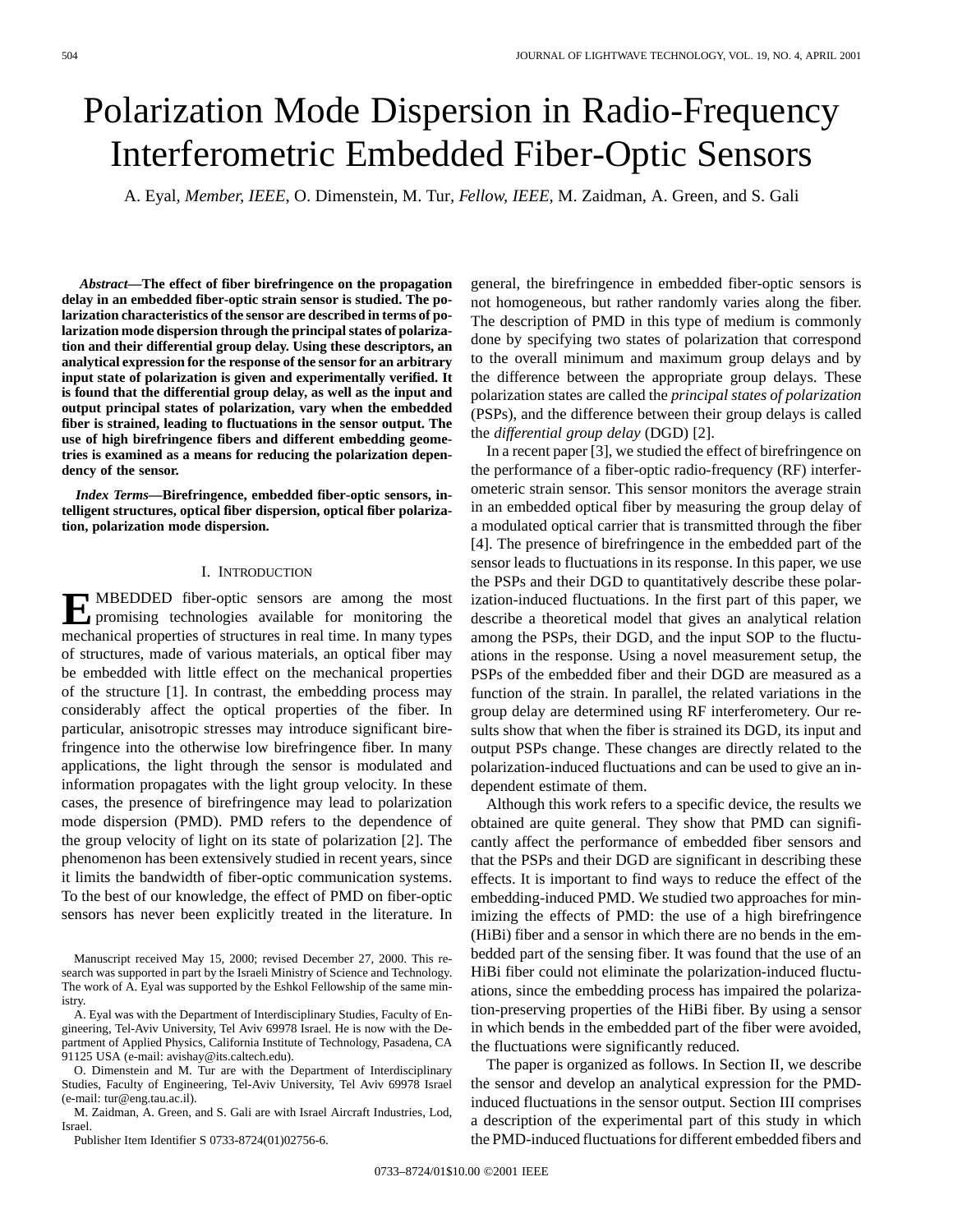

Fig. 1. A fiber-optic based RF interferometer for strain sensing.

different embedding geometeries were measured. The results of the experiment are described in Section IV. Section V contains a discussion and summary.

#### II. THEORY

A schematic of a fiber-optic RF interferometer is described in Fig. 1. An optical carrier at frequency  $\omega_{\rm o}$ , modulated by an RF signal at frequency  $\omega_{\rm rf}(\ll \omega_{\rm o})$ , is transmitted through an optical channel. The optical channel comprises the sensing fiber (SF), being a single mode (SM) or an HiBi fiber, either embedded or free, and standard SM fibers, which lead to/from the SF. The signal is detected and the result is electronically mixed with a reference with the same RF frequency. The signal at the IF output of the mixer is proportional to the cosine of the RF-phase difference between the two arms of the interferometer:  $\cos(\omega_{\text{rf}}\tau_s)$ , where  $\tau_s$  is the corresponding difference in propagation delay. Before a measurement, performance  $\omega_{\rm rf}$  is adjusted to obtain  $\cos(\omega_{\text{rf}}\tau_s) = 0$ . Under this "quadrature" condition, the sensitivity of the sensor is at maximum and its output  $U_{o}$  becomes directly proportional to small changes in the propagation delay in the SF,  $\Delta \tau_s$ 

$$
U_{\rm o} \propto \sin(\omega_{\rm rf} \Delta \tau_s) \approx \omega_{\rm rf} \Delta \tau_s. \tag{1}
$$

When the optical fiber is strained, the change in  $\tau_s$  is the result of two major effects: the length of the fiber l is changed by  $\Delta l$ and the refractive index is changed due to the strain-optic effect by  $\Delta n$ . For small deformations, the total change in  $\tau_s$  is given by [\[5](#page-7-0)]

$$
\Delta \tau_s = C \tau_s \frac{\Delta l}{l} \tag{2}
$$

where  $\Delta l/l$  is the average strain within the fiber and C depends on the Pockels constants and the Poission ratio of the fiber. Let the RF modulated optical field at the input of the fiber, having an arbitrary polarization, as described by a Jones vector [\[6](#page-7-0)]  $\hat{\epsilon}_{\text{in}}$ , be expressed by

$$
\vec{E}(t, z=0) = e(t)e^{i\omega_0 t}\hat{\varepsilon}_{\text{in}} \tag{3}
$$

where  $e(t)$  describes the RF modulation.

The input polarization  $\hat{\epsilon}_{in}$  can be decomposed into a weighted sum of optical fields polarized parallel to the two input PSPs,  $\hat{\varepsilon}_{i+}$  and  $\hat{\varepsilon}_{i-}$ 

$$
\hat{\epsilon}_{\mathbf{in}} = (c_+\hat{\epsilon}_{i+} + c_-\hat{\epsilon}_{i-})\tag{4}
$$

where  $c_{\pm}$  are complex weights. Being a PSP,  $\hat{\varepsilon}_{i+}$  transformed at the fiber output to a *frequency-independent* output polarization  $\hat{\epsilon}_{o+}$ , with a frequency-dependent phase and amplitude [\[2](#page-7-0)].

The input RF modulated optical field appears at the fiber output with two polarization components parallel to the output PSPs, each carrying an undistorted delayed replica of the modulation information

$$
\vec{E}(t,L) = \sigma_+(\omega_0)c_+\hat{\varepsilon}_{0+}e^{i[\omega_0 t - \phi_+(\omega_0)]}e(t - \tau_{g+})
$$
  
 
$$
+ \sigma_-(\omega_0)c_-\hat{\varepsilon}_{0-}e^{i[\omega_0 t - \phi_-(\omega_0)]}e(t - \tau_{g-}).
$$
 (5)

Here  $\sigma_{\pm}$ ,  $\phi_{\pm}$ , and  $\tau_{g\pm}$  are, respectively, the transmittances, phases, and group delays associated with the PSPs. As was experimentally found, the transmittances were essentially constant within the modulation bandwidth so their value at the carrier frequency was used in (5). Under sinusoidal modulation, having modulation index  $m$ , the envelope of the electric field  $e(t)$  is expressed by

$$
e(t) \propto \sqrt{1 + m \cos(\omega_{\text{rf}} t)}.
$$
 (6)

The detected RF signal at the receiver end  $U$  is derived from the intensity of the optical field  $|\vec{E}(t, z = L)|^2$ . Substituting (6) into  $(5)$ ,  $U$  becomes a weighted sum of three delayed versions of the original modulating signal, each with a different delay

$$
U(t) \propto \sigma_+^2 |c_+|^2 \cos[\omega_{\rm rf}(t - \tau_{g+})]
$$
  
+  $\sigma_-^2 |c_-|^2 \cos[\omega_{\rm rf}(t - \tau_{g-})] + 2|K|\sigma_+ \sigma_- |c_+||c_-|$   
×  $\cos(\Delta \phi) \cos[\omega_{\rm rf}(t - \overline{\tau}_g)]$   
=  $A(\text{strain}) \cos[\omega_{\rm rf}(t - \tau_s(\text{strain}))].$  (7)

Equation (7) describes the RF signal at the input to the mixer as a cosinusoidal signal at the RF frequency with an effective delay of  $\tau_s$ , which depends on the length of the SF, the applied strain, and the birefringence properties of the SF. Here,  $K$  is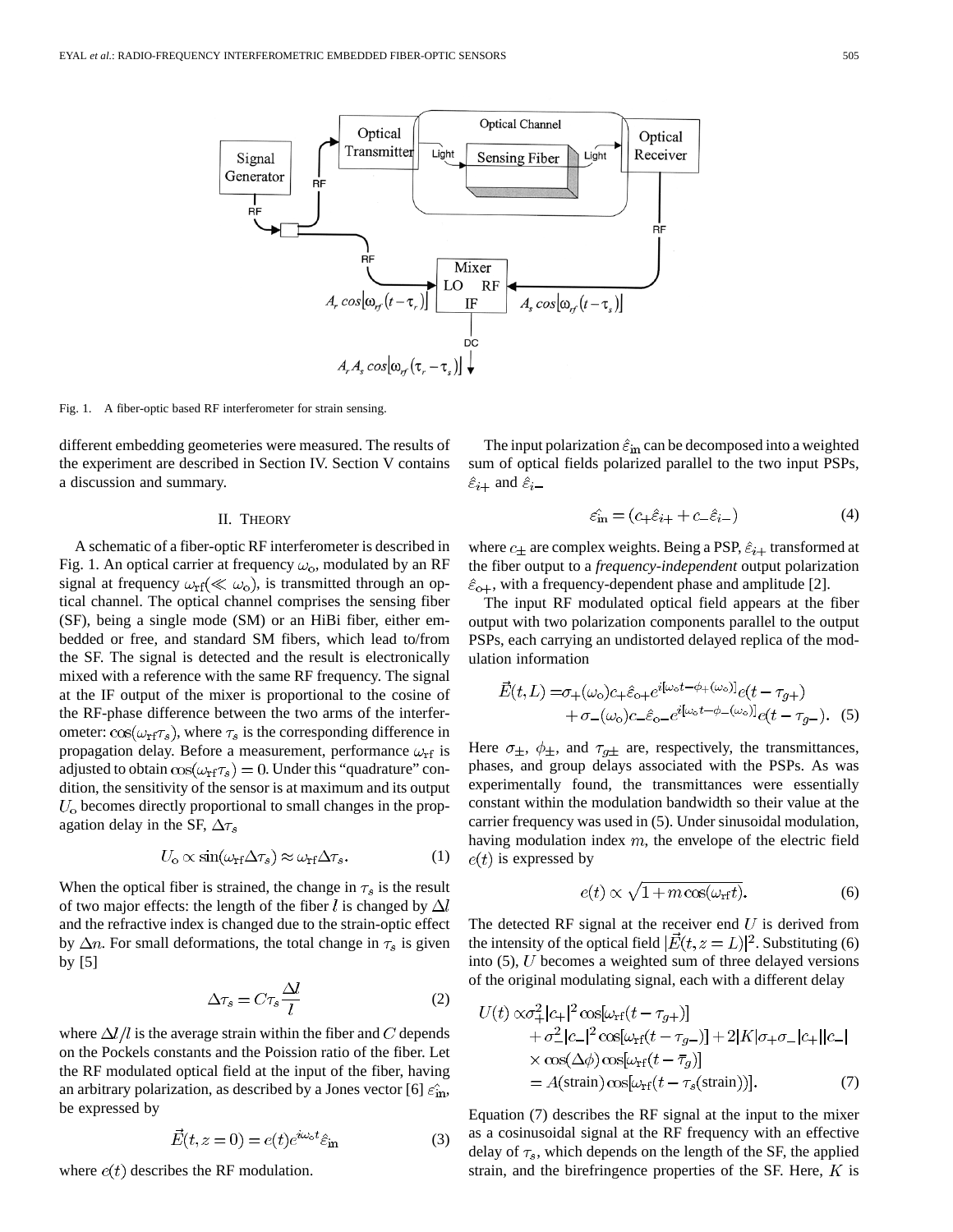

Fig. 2. Phasor diagram for finding  $\tau_s$ .

the projection of one output PSP on the other,  $\Delta \phi$  is the optical phase difference between them, and  $\bar{\tau}_g \equiv 1/2(\tau_{g+} + \tau_{g-})$ . In the absence of PDL  $\sigma_+ = \sigma_-$ , the PSPs are mutually orthogonal and the third term in (7) vanishes. Formulas for the polarization-dependent effective delay in the absence of PDL first appeared in [[7\]](#page-7-0), where we assumed that DGD  $\ll 2\pi/\omega_{\text{rf}}$ , and more recently in [\[8](#page-7-0)] and [\[10](#page-7-0)], where now the DGD could take any value  $(\tau_{g+} - \tau_{g-} \equiv$  DGD). Since the DGD measured in our system was always at most a few picoseconds, while the RF frequency was  $\sim$ 2.5 GHz, the condition DGD  $\ll$  2 $\pi/\omega_{\rm rf}$  is clearly satisfied. In this case, the polarization-dependent group delay is simply a weighted average of the maximum and minimum group delays with  $|c_{+}|^2$  and  $|c_{-}|^2$  weights, respectively [[7\]](#page-7-0). Anticipating the possibility of some PDL in our sensor, we now assume that  $\sigma_+ \neq \sigma_-, K \neq 0$  in (8), so that the effective delay  $\tau_s$  in the presence of PDL becomes (Fig. 2) [\[8](#page-7-0)]

$$
\tau_s = \bar{\tau}_g + \frac{|c_+|^2 \sigma_+^2 - |c_-|^2 \sigma_-^2}{|c_+|^2 \sigma_+^2 + |c_-|^2 \sigma_-^2 + 2|K||c_+||c_-|\sigma_+ \sigma_- \cos(\Delta \phi)}
$$
  
.  
OGD  
. (8)

Equation (8) expresses the effective delay of the RF signal as a sum of two terms: 1)  $\bar{\tau}_g$ , representing the overall delay, including the stress-induced contribution of (2), averaged over the two polarizations; and 2) a polarization-dependent correction of the order of the DGD. Thus,  $\tau_s$  depends on the input state of polarization (SOP), having a maximum value of  $\tau_{g+} = \bar{\tau}_g + \text{DGD}/2$ and a minimum value of  $\tau_{g-} = \bar{\tau}_g - \text{DGD}/2$ , corresponding to input SOPs parallel to  $\hat{\varepsilon}_{i+}(c_- = 0)$  and  $\hat{\varepsilon}_{i-}(c_+ = 0)$ , respectively. For all the other input SOPs,  $\tau_s$  will be vary between  $\tau_{g+}$ and  $\tau_{g-}$ , depending upon the projection of their corresponding output SOP upon the output PSPs. Conversely, for a given SOP but varying PSPs (e.g., in response to applied tensile stresses on the sample and, consequently, the embedded SF),  $\tau_s$  may not respond linearly to the applied strain, as predicted by (2), but will rather show small deviations from linearity, corresponding to the exact value of the second term in (8). Another potential source for deviations from linearity is due to the presence of PDL. The third term in (7), which describes the mixing of the nonorthogonal PSPs in the case where PDL is present, is likely to be very sensitive to strain since it depends on the optical phase difference between the PSPs. Equation (8) gives a criterion for determining when this effect can be ignored. Its contribution to the variations in the effective delay is insignificant as long as  $|K| \ll (1/2)(|c_+|^2 \sigma_+^2 + |c_-|^2 \sigma_-^2)/(||c_+||c_-|\sigma_+ \sigma_-).$ 

# III. EXPERIMENT

In order to correlate the measured delay with the polarization properties of the embedded fiber, the experimental setup of Fig. 3 is constructed. This setup can simultaneously measure the effective delay  $\tau_s$  together with the input/output SOPs, the PSPs, and the DGD. A tunable laser around 1550 nm was used to facilitate the measurement of the PSPs and the DGD. After amplification in an erbium-doped fiber amplifier and a polarization controller, the RF modulation  $(\sim 2.5 \text{ GHz})$  from an RF signal generator was imparted onto the optical carrier, with modulation depth  $m \approx 20\%$ , by an LiNbO<sub>3</sub> integrated-optics external modulator. The light continued into the optical arm of the interferometer, which contained the fiber embedded in a composite sample. Using a polarization synthesizer, the state of polarization (SOP) at the input of the optical channel could be adjusted to any desired condition. The output optical signal from the sensing fiber was then split in a low PDL coupler: half of it was converted into an RF signal by a broadband optical receiver, while the rest was directed into a polarization analyzer to allow a real-time measurement of the output SOP. The RF output was mixed with a replica of the RF modulating signal. Before each set of measurements, the interferometer was calibrated and tuned (through the adjustment of  $\omega_{\text{rf}}$  to quadrature  $(\cos[\omega_{\text{rf}}\tau_s] = 0)$ . From that point onward, the experimental procedure was cyclic. Each cycle comprised three stages. In the first stage, the RF modulation was turned off and the PSPs of the optical channel and their DGD were measured using the complex plane method [[11\]](#page-7-0). In this method, the output SOPs for three arbitrary but known input SOPs are measured at two closely spaced optical frequencies. Using a first-order Riccati differential equation that describes the motion of the output SOP as a function of frequency in the Complex plane, the PSPs and the DGD are estimated. The advantage of this method over the Poincare sphere method is that it is valid in the presence of PDL. Next, the output of the sensor was recorded for three different input SOPs, an arbitrary state  $\hat{\epsilon}_{ai}$ , and the input PSPs  $\hat{\epsilon}_{in\pm}$ . Then the strain of the SF was incremented by  $\Delta(\Delta l/l) = 200$  microstrain, as measured by strain gauges attached to the sample. Thus, a strain range of 0–2000 microstrains was covered in ten steps.

The fibers we have tested were single-mode or HiBi, either free or embedded in a composite laminated plates. The refraction-index difference between the slow and fast axes of the HiBi fiber was approximately  $7.5 \cdot 10^{-4}$ . All fibers were polyimide coated to provide thermomechanical compatibility with the embedding process. Two plates, having different geometries, were tested. The plates were manufactured using conventional aircraft industry layup, vacuum bag and autoclave cure techniques with process temperatures up to 185 $\degree$ C, and pressures of 7 bars. The plates were made of four plies, with the fibers were embedded between the second and the third plies. An important consideration in the design of the plates was to enable them to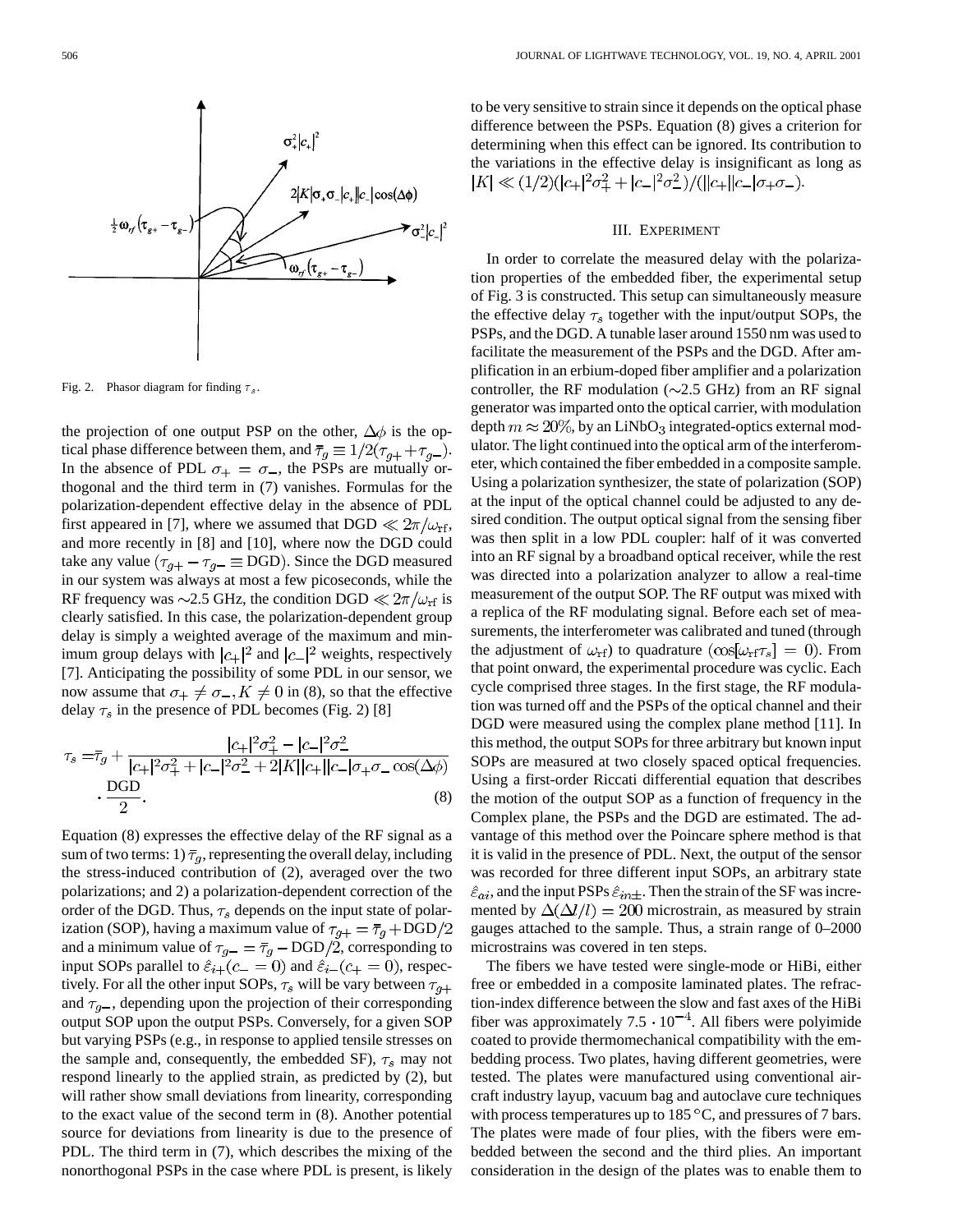

Fig. 3. The experimental setup.

be tightly held by the loading machine without damaging the fibers. The first solution (plate I, Fig. 4) was to let the ends of the embedded fibers exit the plate from one of its sides, leaving the ends of the plate free to be grabbed. It will be seen below that this configuration was very sensitive to polarization-induced fluctuations, apparently due to the fact that part of the embedded fiber is bent. The radius of the bends was roughly 4 mm. The second plate (plate II, Fig. 4) was designed to solve this problem. The embedded part of the fiber is straight, and the fiber is exiting the plate from special holes near the ends of the plate. As shown below, this design was indeed less sensitive to polarization-induced fluctuations.

## IV. RESULTS

To test our experimental setup and processing algorithms, the strain in a free SM fiber was measured (Fig. 5 below) for the three input SOPs: the two input PSPs and an arbitrary SOP. As expected, the sensor showed a linear response with no significant polarization dependency.

Quite different behavior is observed in the case of a free HiBi fiber (Fig. 6). Dependence of the sensor response on the input SOP is clearly seen. Since the unstrained sensor was adjusted to zero output (quadrature condition) for the arbitrary SOP, and due to PMD, different input SOPs show nonzero responses at zero applied stress, resulting in vertical shifts of the curves. The size of the shifts, 780 microstrain, corresponds to a DGD of 2 ps in agreement with the specifications of the fiber. In accordance with (8), the upper and lower limits of the sensor output, at any particular stress condition, correspond to the slow PSP and fast PSP, respectively, and the response of the sensor for the case of the arbitrary SOP lies between these limits. The arbitrary, but known, input SOP can be expressed as a linear combination of the input PSPs [(4)]. The  $c_{\pm}$  and  $\sigma_{\pm}|c_{\pm}|$  of (8) can be easily measured, so that the corresponding time delay, as well



Fig. 4. Plate configurations.

as the resulting response of the sensor, can be estimated using (8). It turned out that in all measurements, the mixing between the PSPs  $(K)$  was small enough so that we could ignore PDL effects. The estimated response, also plotted in Fig. 6, is in excellent agreement with the measurements. Note (Fig. 6) that the angle (on the Poincare sphere) between the output fast PSP at a given strain and its initial unstrained value remains constant, indicating that the PSPs do not change during straining.

Fig. 7 plots the strain in an SM fiber (as measured by the RF sensor), embedded in plate I, versus the strain measured by a resistive-type strain gauge that was glued to the laminate skin. Significant polarization dependence is seen, and the response of the RF sensor, even when the input SOP was aligned with the PSPs, clearly deviated from linearity. Also plotted in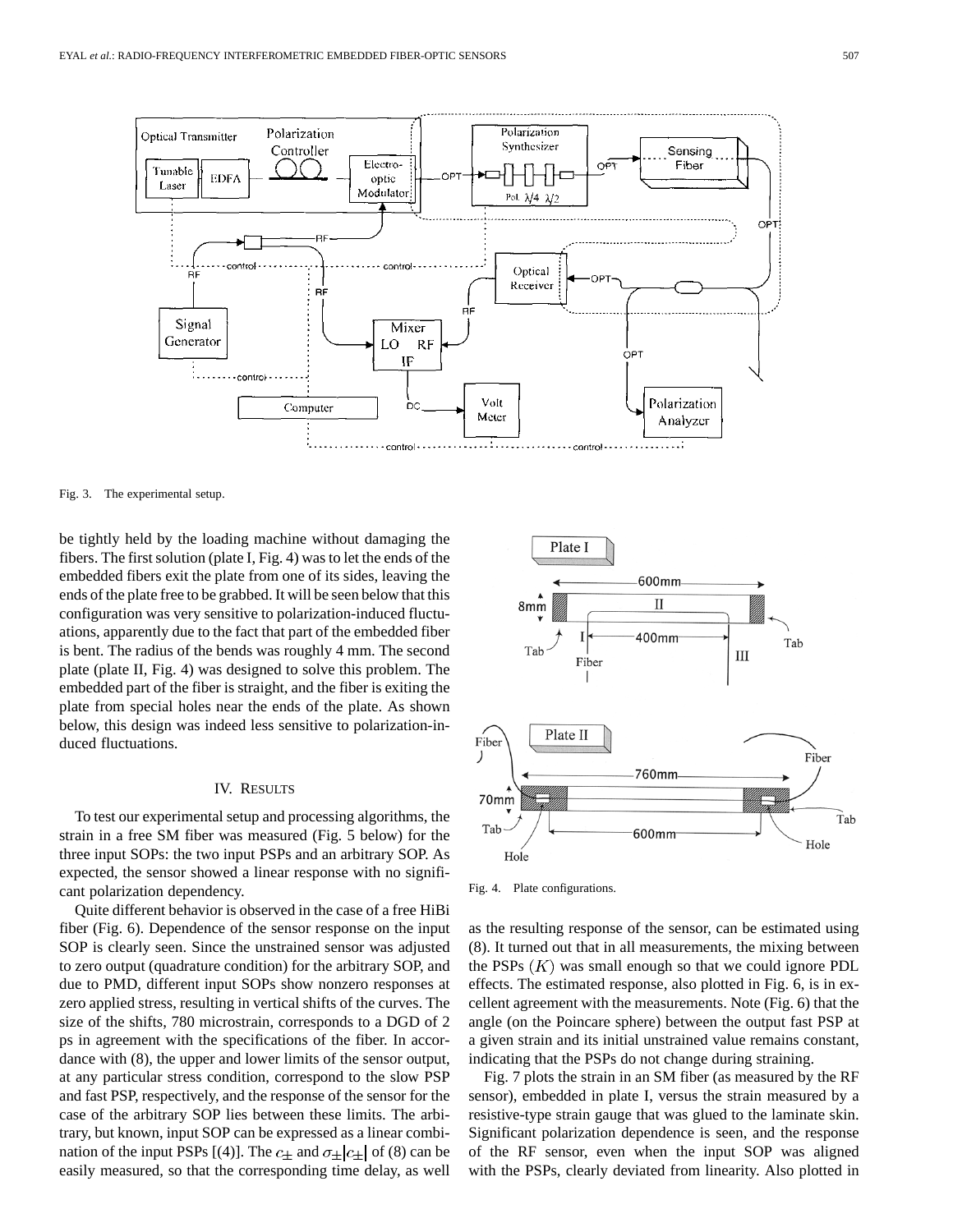

Fig. 5. Measured strain versus applied strain in a free SM fiber.



Fig. 6. Measured strain versus applied strain in a free HiBi fiber.

Fig. 7 is the cosine of the angular variations, in the Poincare representation, of the output fast PSP relative to its initial unstrained state. The variation of both the input and output SOPs of the fast PSP on the Poincare sphere is shown in Fig. 8(a) and (b). As can be seen from these plots, the PSPs considerably varied during the straining process. Using (8), we estimated the response of the sensor for the arbitrary input SOP from the measured values of its corresponding output SOP and the PSPs. The estimated response again fits well with the data plotted in Fig. 7.

In an attempt to solve the problem of the polarization induced deviations from linearity (or fluctuations), the use of an HiBi



Fig. 7. The response of the RF strain sensor versus the strain measured by the strain gauge in an SM fiber embedded in plate I.



Fig. 8. The variations of the fast PSP of the SM fiber embedded in plate I.

fiber was tested. HiBi fibers have two well-defined intrinsic principal axes. When light is launched into the fiber with its polarization parallel to either principal axis, it emerges at the output aligned with this axis, with only negligible coupling to the other principal axis. Since the principal axes of HiBi fibers do not depend on the optical frequency, it is clear that the PSPs of an HiBi fiber are aligned with its principal axes. Compared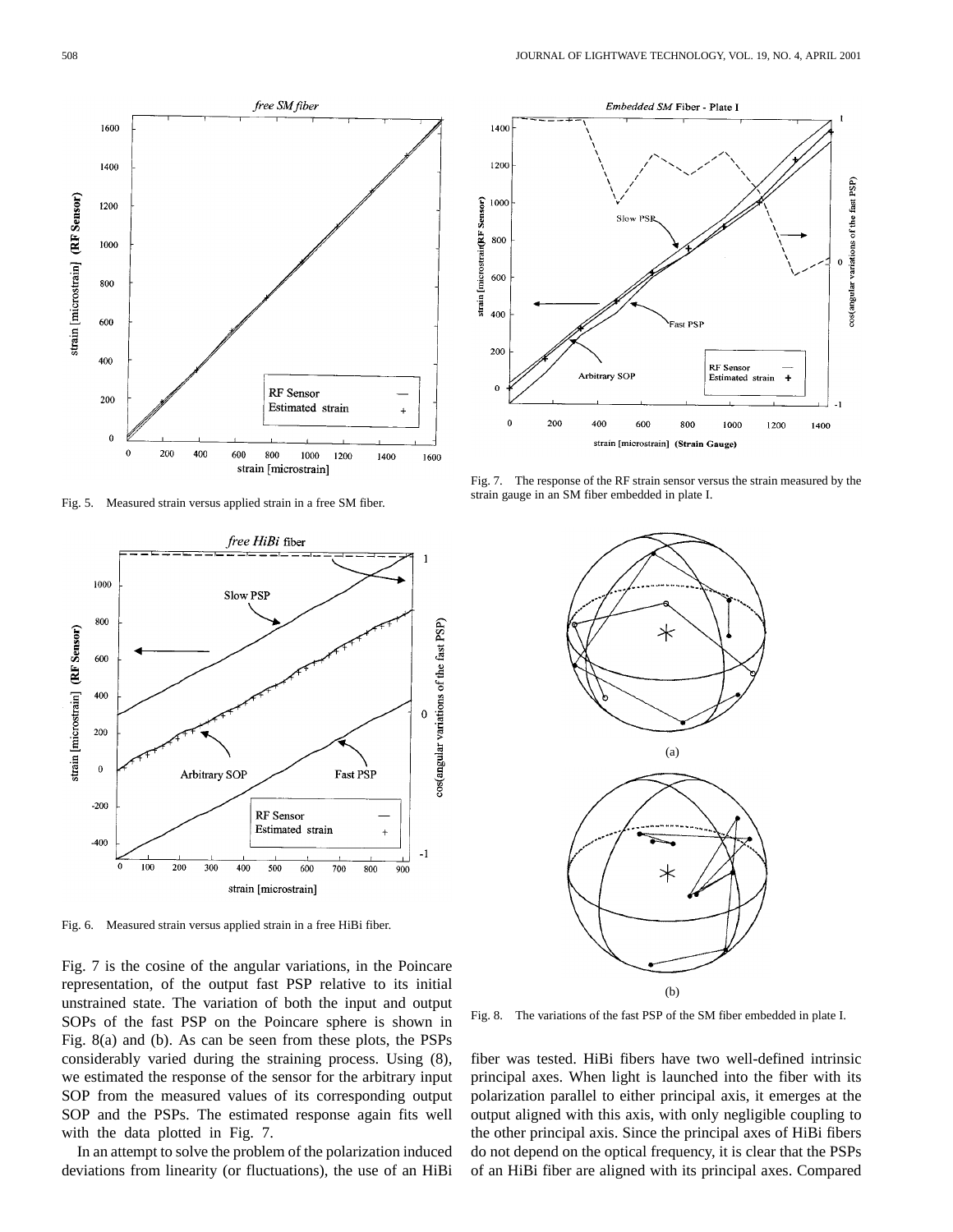

Fig. 9. The response of the RF strain sensor versus the strain measured by the strain gauge in a HiBi fiber mbedded in plate I.

to SM fibers, HiBi fibers are much more tolerant to mechanical perturbations. It was thus hoped that embedded HiBi will produce more linear results in our sensor. However, this was not the case. The response of the interferometer and the variations of the output fast PSP in an HiBi fiber embedded in plate I appear in Figs. 9 and 10, respectively. The use of an HiBi fiber slightly reduced the variations of the PSPs (in comparison with the SM fiber) but enhanced the induced fluctuations. Note that the sensor responses to the fast PSP and to the slow PSP are anticorrelated, and their average, also plotted in Fig. 9, shows a relatively smooth linear response. The variation of the input and output PSPs with the straining process apparently indicates that the embedding process of plate I has altered the birefringence axes of the embedded part. We can thus consider the HiBi fiber to be composed of three segments: the input and output segments (I and III), which are the unembedded, free parts of the HiBi fiber leading to/from the plate; and the embedded segment (II). We now experimentally prove that the eigenmodes of the embedded HiBi fiber are now coupled. We first adjusted the polarization synthesizer to produce an SOP parallel to the system fast PSP. Small mechanical perturbations of segment I produced large circular variations (Fig. 11) of the output SOP on the Poincare sphere, indicating that the launched SOP was not parallel to an intrinsic axis (PSP) of segment I. On the contrary, if the input SOP was so aligned to minimize the effects of mechanical perturbations of segment I, a stable SOP appeared on the Poincare sphere (independent of mechanical perturbations to segment I), forming an angle of  $9.5^\circ$  with the system output PSP (Fig. 11). A similar measurement indicated that the angle between the output fast PSP of the system and the output fast PSP of Segment III was 23°. Thus, the PSPs of the full length of the HiBi fiber no longer correspond to its intrinsic axes, and the inherent resistance to mechanical variations is lost. Moreover, due to the relatively high values of DGD that characterize



Fig. 10. The variations of the fast PSP in the HiBi fiber embedded in plate I.

the HiBi fiber, any variation in the SOP of the propagating light may lead to large fluctuations of its group delay (Fig. 9). It is important to note that this mode mixing was measured already at zero applied strain. Thus it is a direct result of the embedding process and is not due to applied strain.

In contrast with the results obtained in plate I, the response of the sensor for the SM fiber, embedded in plate II, was close to linear (Fig. 12), and the PSPs showed relatively small variations (Fig. 13).

## V. DISCUSSION

The conventional embedding process by which optical fibers are embedded into composite materials changes the polarization properties of the fibers. Nonbirefringent fibers become birefringent, and the intrinsic axes of HiBi fibers as well as their nominal beat length are changed due to the embedding process. The presence of birefringence may degrade the performance of embedded fiber-optic sensors. It is thus important to find ways to characterize its effects and to minimize them. When the relevant propagation velocities are *group velocities,* as occurs in numerous applications, the analytical description of the propagation can be formulated with the use of the principal states of polarization and their differential group delay. The results of this work demonstrate that the variations in the PSPs and the DGD are directly related to the observed effects of the birefringence in the sensor response. In addition, they suggest an approach to the minimization of the process-induced effects. The sensor needs to be designed to minimize the variations of the PSPs during the sensor operation. As displayed by the clear differences between the response of the sensor in the cases of plate I and plate II, the fluctuations in the sensor response strongly depended upon the embedding geometry, suggesting that it is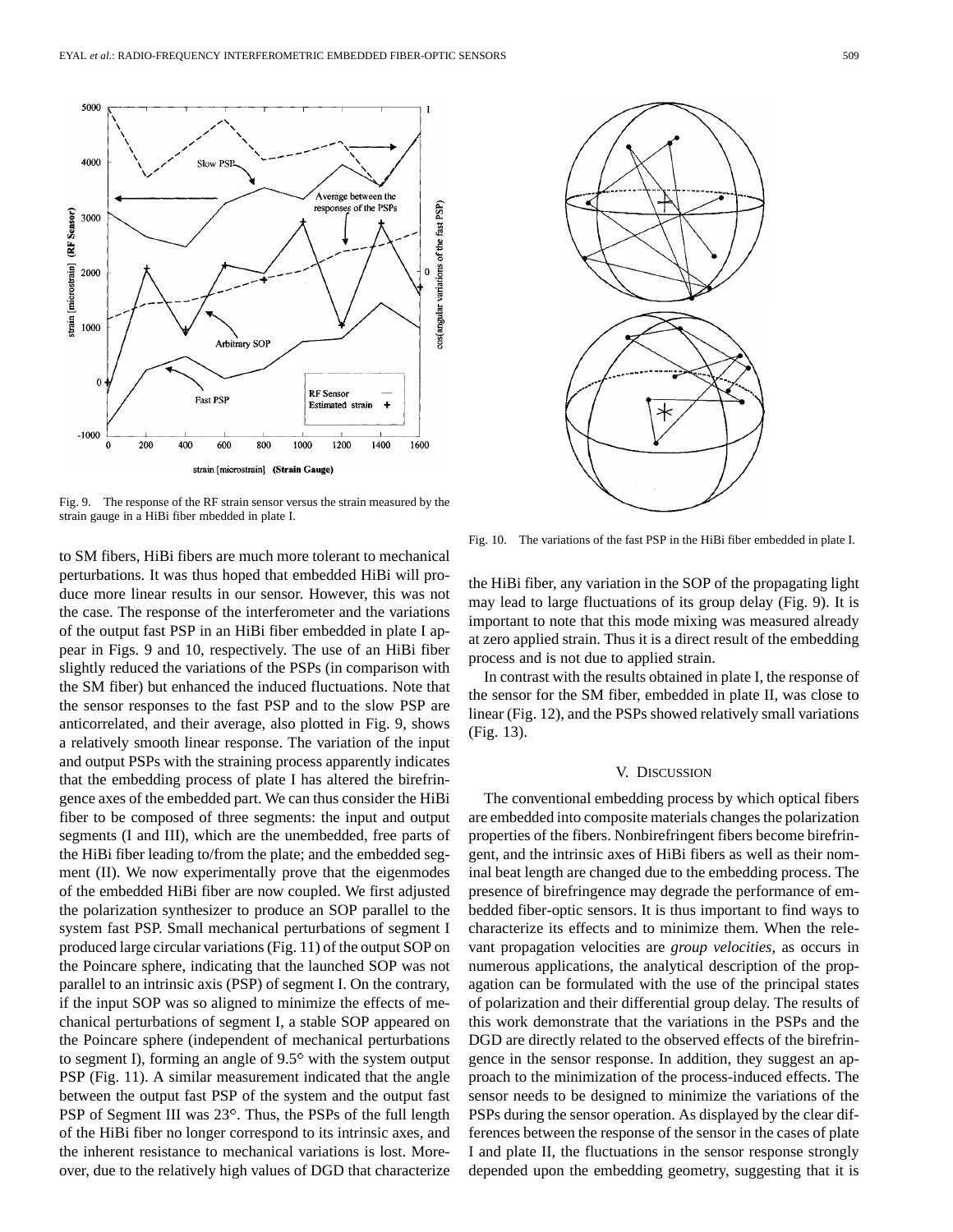

Fig. 11. (a) The difference between the system's fast PSP and the output SOP corresponding to the fast PSP of Segment I. At both conditions, we have induced small mechanical variations to Segment I. While the output SOP remained stable when the SOP in Segment I was aligned with the local birefringence axes, large variations were observed for input SOP aligned with the system's fast input PSP. (b) The difference between the system's fast PSP and Segment III fast PSP. Here, mechanical variations were applied to Segment III.



Fig. 12. The response of the RF strain sensor versus the strain measured by the strain gauge in an SM fiber embedded in plate II.

recommended to avoid bends in the embedded part of the fiber. While this approach does not reduce the typical beat length of the process-induced birefringence, it significantly reduces the variations of the PSPs during the straining process and in turn the related fluctuations in the sensor response. In contrast, the use of HiBi fibers could not eliminate the polarization-induced fluctuations, since the embedding process impaired the polarization properties of the fiber (when the embedded fiber was bent). The PSPs of the embedded HiBi fiber did not correspond to its intrinsic birefringence axes. Due to that, the embedded HiBi fiber could no longer maintain the state of polarizations of light aligned with its PSPs when the fiber was mechanically disturbed. Moreover, the large intrinsic DGD of the HiBi fiber increased the polarization sensitivity of the sensor and the size of the induced fluctuations.

In summary, in this paper, an RF interferometric sensor was used to measure the strain in free and embedded optical fibers. Both single-mode and high-birefringence fibers were tested. The effects of birefringence on the sensor response were analytically described in terms of the PSPs and their DGD. Based on this description, a novel experimental setup was constructed that enabled the simultaneous measurement of the PSPs and strain. This was utilized to find the response of the sensor corresponding to the fast and slow input PSPs and another arbitrary input SOP. The successful estimation of the sensor response for an arbitrary SOP in term of its response to